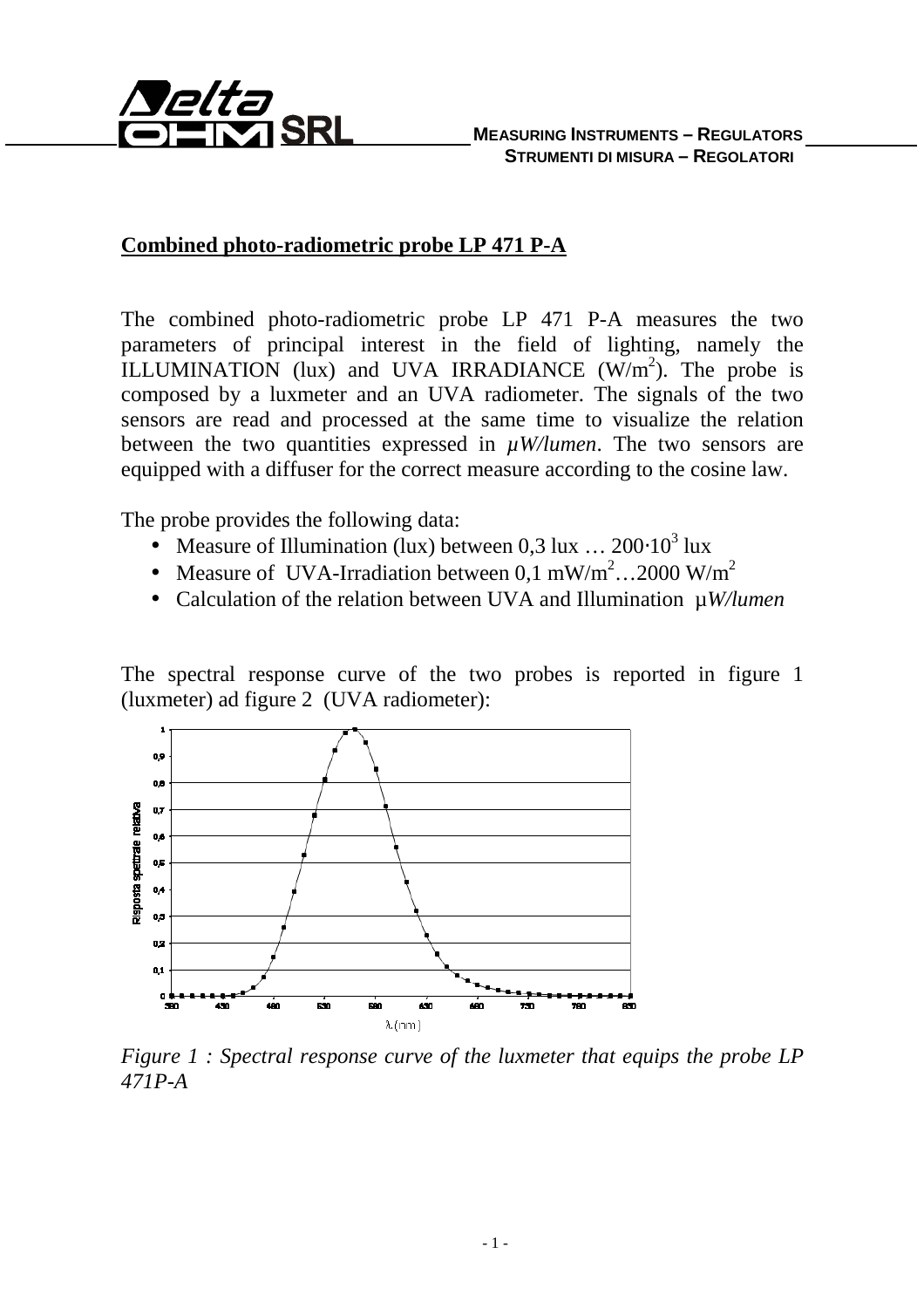



*Figure 2 : Spectral response curve UVA sensors that equips the probe LP 471P-A* 

The probe has to be connected by means of its 2m long cable (fitted with the smart SICRAM module) to one of the following instruments:

- *DO9847* (If the instrument has software prior to version 3.2. its software must be updated by connecting to the website www.deltaohm.com)
- *HD2302.01* (The previous version *HD2302.0* of the instrument needs to be updated to use this probe. To update the instruments, contact your local Delta Ohm reseller. The instrument must be sent to the factory.)
- *HD2102.11* (The previous version *HD2102.1* needs to be updated to use this probe. The software update can be done by connecting to the website www.deltaohm.com)
- *HD 2102.21* (The previous version *HD2102.2* needs to be updated to use this probe. The software update can be done by connecting to the website www.deltaohm.com)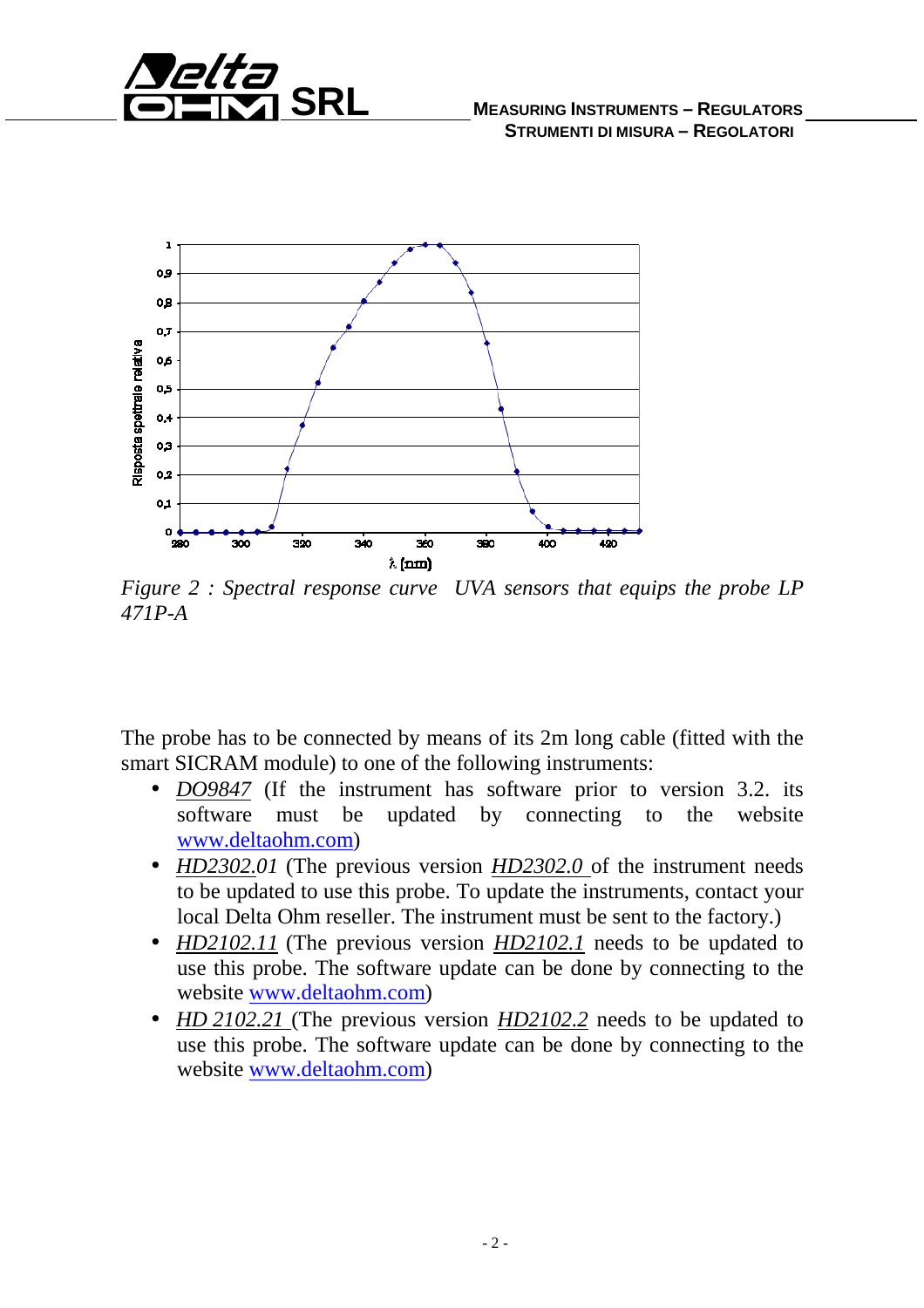

The probe LP 471 P-A is particularly useful when the simultaneous measurement of illuminance and UVA irradiance is required. For example, in museum environment when it is necessary to evaluate the UVA radiation level in the lamps in order to avoid damage to paintings or wood or any other historical art objects. (CIE 157: *"Control of damage to museum objects by optical radiation"*)

Another area of interest is that of Non Destructive Testing (NDT) that employ penetrating liquids, used primarily in the fields of mechanics and aerospace, where it is necessary to measure the Wood's lamp radiation and illumination used to excite the fluorescence of the liquid used.

( ISO 3059:2001 "*Non-destructive testing - Penetrant testing and magnetic particle testing - Viewing conditions"*, BS EN 571-1:1997, EN 571, ASTM E 1417; UNI EN 473 - ISO 9712)